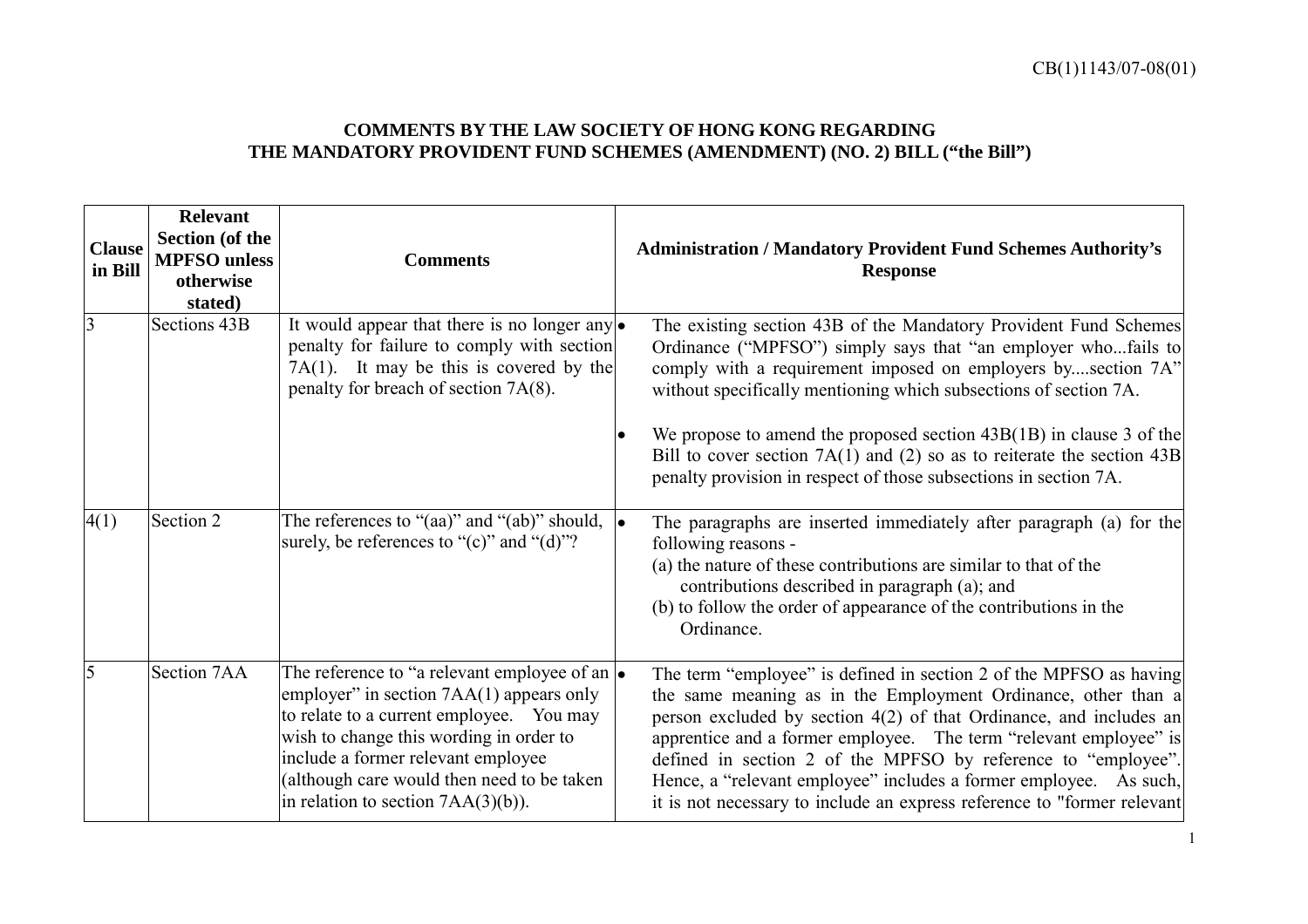| <b>Clause</b><br>in Bill | <b>Relevant</b><br><b>Section (of the</b><br><b>MPFSO</b> unless<br>otherwise<br>stated) | <b>Comments</b>                                                                                                                                                                                                                                                                                                                                                                                                                                                                                                                                                                        | <b>Administration / Mandatory Provident Fund Schemes Authority's</b><br><b>Response</b>                                                                                                                                                                                                                                                                                                                                                                                                                                                                              |
|--------------------------|------------------------------------------------------------------------------------------|----------------------------------------------------------------------------------------------------------------------------------------------------------------------------------------------------------------------------------------------------------------------------------------------------------------------------------------------------------------------------------------------------------------------------------------------------------------------------------------------------------------------------------------------------------------------------------------|----------------------------------------------------------------------------------------------------------------------------------------------------------------------------------------------------------------------------------------------------------------------------------------------------------------------------------------------------------------------------------------------------------------------------------------------------------------------------------------------------------------------------------------------------------------------|
|                          |                                                                                          |                                                                                                                                                                                                                                                                                                                                                                                                                                                                                                                                                                                        | employees".                                                                                                                                                                                                                                                                                                                                                                                                                                                                                                                                                          |
| 10                       | Section $18(1)$                                                                          | The reference to the failure to pay a<br>mandatory contribution "on or before the<br>day by which it is required to be paid under<br>the Ordinance" is unclear. Section 122<br>and 133/134 of the General Regulation set<br>out the number of days for payment of<br>contributions (including a "grace" period<br>for employers). Is the "day by which it is<br>required to be paid under the Ordinance" in<br>the prospective new section $18(1)$ intended<br>to refer to the day in section 122 of the<br>General Regulation or the long-stop date<br>specified in sections 133/134? | Sections 133 and 134 of the Mandatory Provident Fund Schemes<br>(General) Regulation ("General Regulation") have been amended by<br>sections 64 and 65 of the Mandatory Provident Fund Schemes<br>(Amendment) Ordinance 2008. Section 133 is repealed and the<br>provisions relating to the settlement period for payment of<br>contributions in section 134 have been removed entirely. As such,<br>"the day by which it is required to be paid under this Ordinance" can<br>only mean the contribution day as defined in section 122 of the<br>General Regulation. |
| 17(6)                    | Section $78(6)(c)$                                                                       | It should be made clear that the new<br>subsection should be inserted immediately<br>after section $78(6)(c)(ii)$ .                                                                                                                                                                                                                                                                                                                                                                                                                                                                    | The present formula follows the standard formula adopted by the Law<br>Drafting Division of the Department of Justice. As a matter of<br>drafting practice, it is only when a doubt could arise as to the place in<br>the Ordinance where the new section is being added would the exact<br>position be stated in the amending clause. As there is no doubt in this<br>particular case, an express reference to the position is not necessary.                                                                                                                       |
| 31                       | Section 42D                                                                              | Would it make sense for these to be an<br>exemption in relation to intra-group<br>transfers of shareholding?                                                                                                                                                                                                                                                                                                                                                                                                                                                                           | The rationale for the proposed provision is explained in paragraph 17<br>of the LegCo Brief (LC Paper FSB CRG4/51C(2007)). We have no<br>intention to create exemption in this regard.                                                                                                                                                                                                                                                                                                                                                                               |